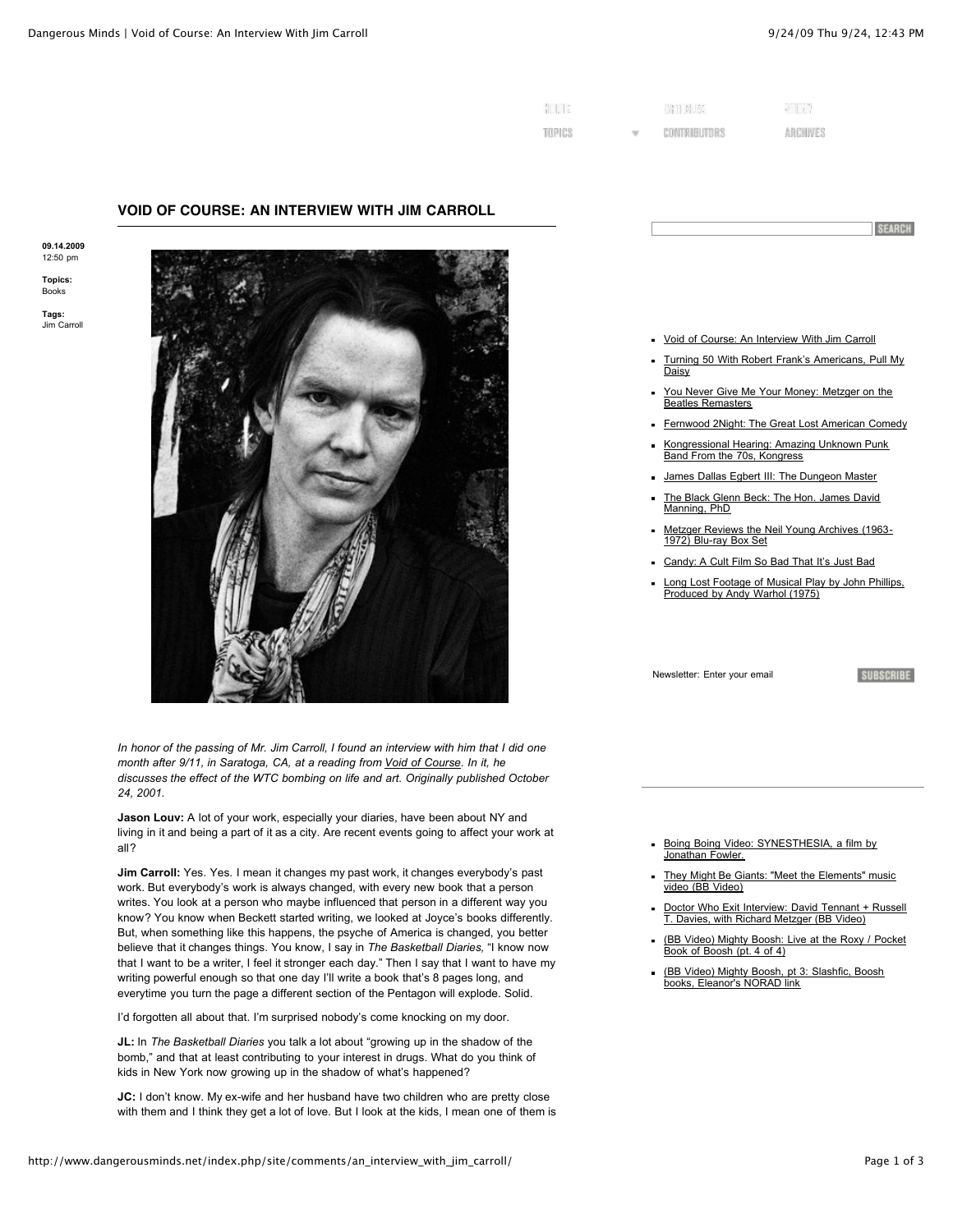ten but she's very precocious, the other one is eight. I can see in the ten-year-old a certain fear that I was feeling during the bomb years. She wants to be around her mom, you know, she doesn't want to go to school. And with the eight-year-old even more so.

I imagine that their fear, now, most kids in America, their fear is that they'll be drafted, you know? And have to fight a war. I know that's true with a couple of young writers I know who are like 20, 21. They don't want to fight in a war, they don't really believe in what we're doing in Afghanistan. I mean, of course they're against Bin Laden, but they live in a different reality then other people.

**JL:** In *The Basketball Diaries* it seems the early entries are about your fear of the world almost, a lot of it in connection with the bomb. Is that something that lead to your growth as a writer?

JC: Um, not really. I didn't have a fear of the world, I just had a fear of the uncertainty of the bomb. It wasn't uncommon. I felt it a little more than most people, I think.

I remember my brother didn't feel it as much, and he was teasing me during the Cuba crisis, you know? On the other hand, we'd sneak up and stay up late to watch the Friday night scary movie, and he wouldn't be able to sleep and have nightmares, and I'd have no trouble sleeping. You choose your poison.

With poetry it has no effect on me at all. The prose I write, you know about my life. *Forced Entries* and *The Basketball Diaries* are about my life. That street-rat style. I want to write books where I'm putting down my life, that rap rhythm is very natural to me. Whereas, with poetry, from the very beginning, I always wanted to write it to take me out of my life. I wanted to use poems to make the mundane less mundane and what was intangible more tangible, you know? Do both at once. That's why my early poems have a certain erudition to them.

When I started doing rock and roll, certain critics who had already read *The Basketball Diaries* referred to me as a beat poet. But I wasn't a beat poet at all. My poems were influenced by the French Surrealists and German poets like Rilke. Poetry was completely different for me, you know? And so any kind of bomb fear that was in my youth, when I wrote poems I wrote to get away from that, you know? I didn't want it intruding in any kind of imagery or anything. I've never been a big fan of political poetry. It usually winds up being incredibly boring and mediocre.

**JL:** Do you have any words to young people who are maybe in that same space that you were in as a young person and as a young writer?

**JC:** The most important thing that you have to do, especially when you get out of college, all that learned trivia, all that knowledge that you learned, the best thing to do, is to transform knowledge into wisdom, and to transform ideals into principles. To transform knowledge into wisdom is the most important goal you should set for yourself when you get out of college. Anyone who wants to understand their life and live it right and not have to look back on it and realize "I never did a thing I liked doing. My life was a series of compromises." I can't imagine anything sadder, especially in these times. No matter what you think about politically, you've got to keep your own life in order, man, because no one else is going to do it for you, especially now. Just follow what you believe.

Posted by Jason Louv | 1 Comment [ShareThis](javascript:void(0))

## **COMMENTS:**

Els says: Sep 15, 2009

The final paragraph is fucking lovely.

Page 1 of 1